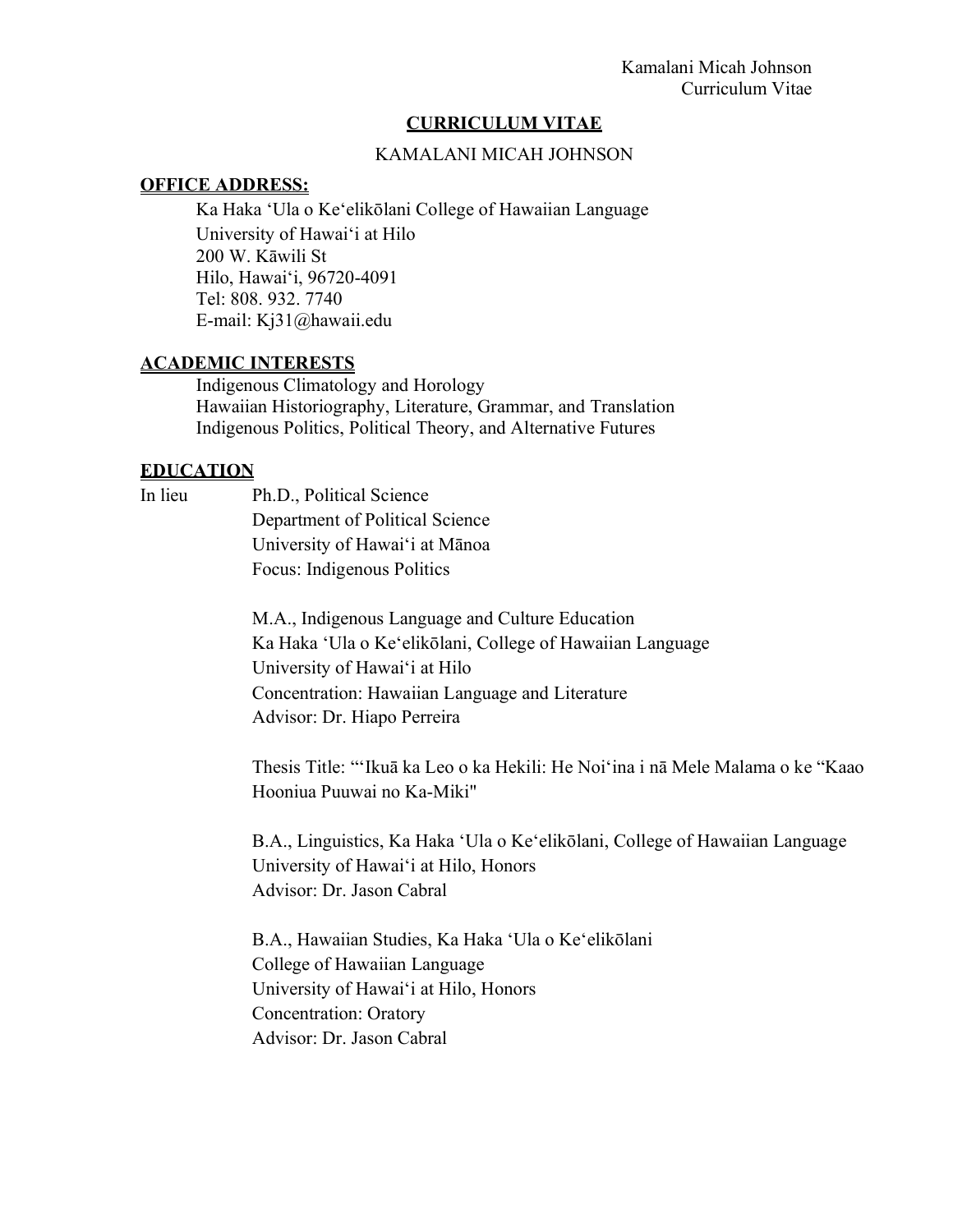# **PROFESSIONAL EXPERIENCE**

| 3/2018-Present             | Hawaiian Language Curriculum Specialist, Hale Kuamo'o<br>Plan, create, and disseminate Hawaiian language curriculum appropriate to<br>the K-12 learner in the DOE schools (i.e. kula mauli ola Hawai'i, kula<br>ho'āmana Hawai'i, and DOE public schools).                                                                                                                                                                                   |  |  |
|----------------------------|----------------------------------------------------------------------------------------------------------------------------------------------------------------------------------------------------------------------------------------------------------------------------------------------------------------------------------------------------------------------------------------------------------------------------------------------|--|--|
| 8/2017-Present             | Hawaiian Language Specialist, Nanaikamalama LLC<br>Design, development, translation, and research of Hawaiian language.<br>Work includes planning and enacting grant writing, press releases, and<br>professional documentation.                                                                                                                                                                                                             |  |  |
| 8/2015-Present             | Hawaiian Studies Lecturer, UH Hilo<br>Lecture courses in Hawaiian language from elementary to intermediate<br>Hawaiian and introductory to upper division Hawaiian studies courses.                                                                                                                                                                                                                                                          |  |  |
| 8/2015-2019                | Hawaiian Language Instructor, 'Aha Pūnana Leo<br>Instruct supplementary distance education Hawaiian language courses to<br>'Aha Pūnana Leo staff members from Hawai'i to Kaua'i via Lifesize and<br>Google Classroom. Duties include instruction of Nā Kai 'Ewalu Hawaiian<br>language textbook, curriculum developent for Niuolahiki online platform,<br>and administration of Hawaiian language proficiency exam to assess<br>improvement. |  |  |
| $6/2014 - 17$              | <u>Kupa 'Āina Summer Bridge Program Coordinator, UH Hilo</u><br>Managed all summer bridge programmatic operations: coordinated<br>residential, fiscal, and academic components in effectively executing a 21st<br>century higher education summer bridge program.                                                                                                                                                                            |  |  |
|                            | <b>TEACHING EXPERIENCE (137 credits)</b>                                                                                                                                                                                                                                                                                                                                                                                                     |  |  |
| Fall 2022                  |                                                                                                                                                                                                                                                                                                                                                                                                                                              |  |  |
|                            | KHWS 463, Introduction to Hawaiian Literature (3 credits)                                                                                                                                                                                                                                                                                                                                                                                    |  |  |
|                            | KHAW 490, Base-level Fluency Hawaiian Medium Education (1 credit)                                                                                                                                                                                                                                                                                                                                                                            |  |  |
|                            | KHWS 496 (3 credits)                                                                                                                                                                                                                                                                                                                                                                                                                         |  |  |
| Summer 2022<br>Spring 2022 | KHAW 490, Base-level Fluency Hawaiian Medium Education (1 credit)                                                                                                                                                                                                                                                                                                                                                                            |  |  |
|                            | KHAW 490, Base-level Fluency Hawaiian Medium Education (1 credit)                                                                                                                                                                                                                                                                                                                                                                            |  |  |
|                            | KHWS 465, Traditional Oratory (3 credits)                                                                                                                                                                                                                                                                                                                                                                                                    |  |  |
|                            | KHAW 304, Intermediate Third Year Hawaiian (4 credits)                                                                                                                                                                                                                                                                                                                                                                                       |  |  |
| Fall 2021                  |                                                                                                                                                                                                                                                                                                                                                                                                                                              |  |  |
|                            | KHAW 490, Base-level Fluency Hawaiian Medium Education (1 credit)<br>KHWS 463, Introduction to Hawaiian Literature (3 credits)                                                                                                                                                                                                                                                                                                               |  |  |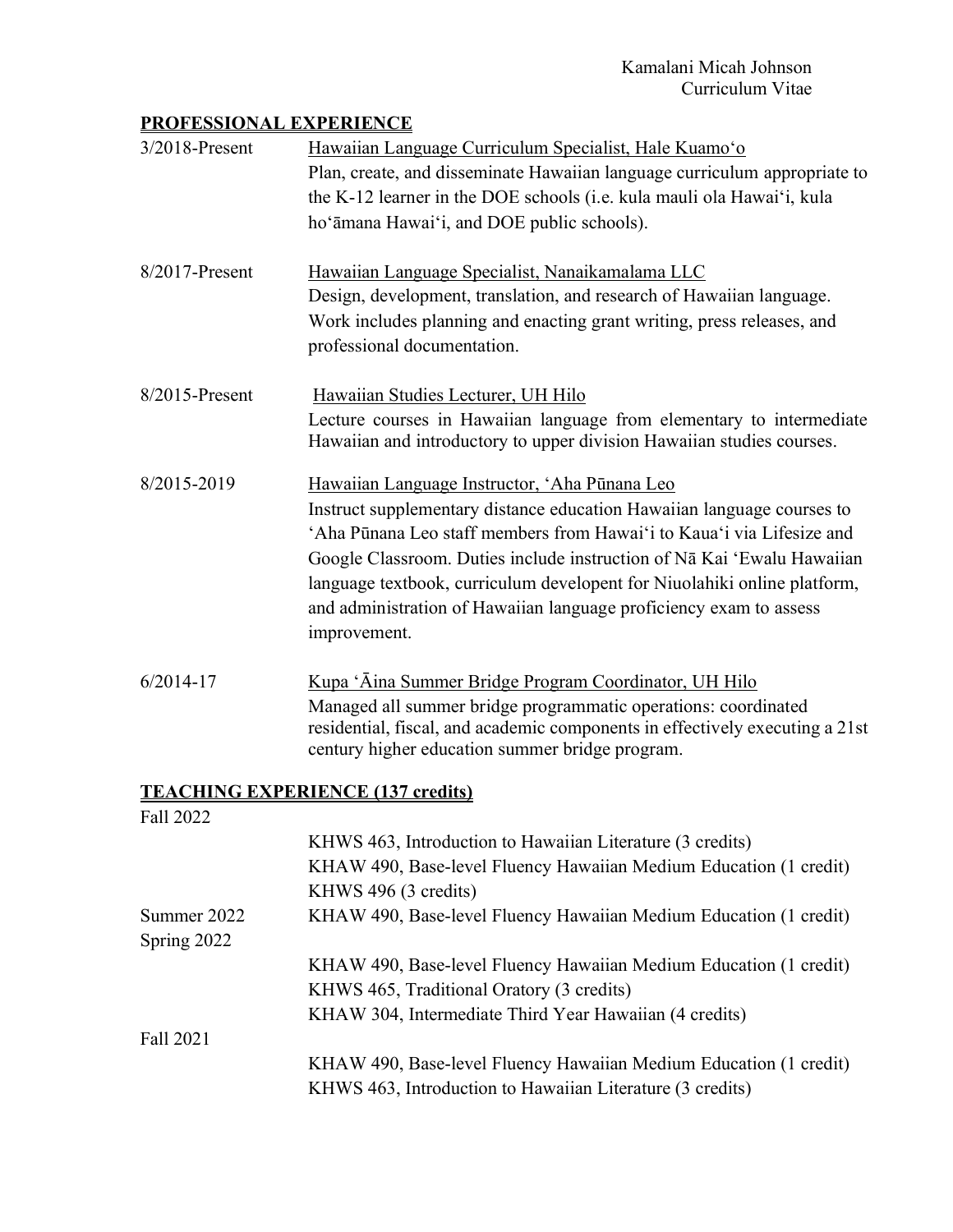|                            | KHWS 463, Introduction to Hawaiian Literature (3 credits)         |
|----------------------------|-------------------------------------------------------------------|
|                            | KHAW 303, Intermediate Third Year Hawaiian (4 credits)            |
| Summer 2021                | KHAW 490, Base-level Fluency Hawaiian Medium Education (1 credit) |
| Spring 2021                |                                                                   |
|                            | KHAW 490, Base-level Fluency Hawaiian Medium Education (1 credit) |
|                            | KHWS 465, Traditional Oratory (3 credits)                         |
|                            | KHWS 465, Traditional Oratory (3 credits)                         |
| Fall 2020                  |                                                                   |
|                            | KHWS 463, Introduction to Hawaiian Literature (3 credits)         |
|                            | KHAW 490, Base-level Fluency Hawaiian Medium Education (1 credit) |
| Summer 2020<br>Spring 2020 | KHAW 490, Base-level Fluency Hawaiian Medium Education (1 credit) |
|                            | KHWS 465, Traditional Oratory (3 credits)                         |
|                            | KHAW 490, Base-level Fluency Hawaiian Medium Education (1 credit) |
|                            | KHAW 304, Intermediate Third Year Hawaiian (4 credits)            |
| Fall 2019                  |                                                                   |
|                            | KHAW 303, Intermediate Third Year Hawaiian (4 credits)            |
|                            | KHAW 303, Intermediate Third Year Hawaiian (4 credits)            |
|                            | KHAW 490, Base-level Fluency Hawaiian Medium Education (1 credit) |
|                            | KHWS 463, Introduction to Hawaiian Literature (3 credits)         |
| Summer 2019<br>Spring 2019 | KHAW 233, Second Level Hawaiian For Speakers (4 credits)          |
|                            | KHAW 133, First Level Hawaiian For Speakers (4 credits)           |
|                            | KHAW 490, Base-level Fluency Hawaiian Medium Education (1 credit) |
|                            | KHWS 465, Traditional Oratory (3 credits)                         |
|                            | KHAW 204, Intermediate Second Year Hawaiian (4 credits)           |
|                            | KHAW 104, Elementary First Year Hawaiian (4 credits)              |
| Fall 2018                  |                                                                   |
|                            | KHAW 490, Base-level Fluency Hawaiian Medium Education (1 credit) |
|                            | KHWS 463, Introduction to Hawaiian Literature (3 credits)         |
|                            | KHAW 203, Intermediate Second Year Hawaiian (4 credits)           |
|                            | KHAW 133, First Level Hawaiian For Speakers (4 credits)           |
|                            | UNIV 101, Paths to Academic/Lifelong Success (1 credit)           |
| Spring 2018                |                                                                   |
|                            | KHWS 465, Traditional Oratory (3 credits)                         |
|                            | KHAW 133, First Level Hawaiian For Speakers (4 credits)           |
| Fall 2017                  |                                                                   |
|                            | KHAW 303, Intermediate Third Year Hawaiian (4 credits)            |
|                            | HWST 111, Hawaiian 'Ohana (3 credits)                             |
|                            | UNIV 101, Paths to Academic/Lifelong Success (1 credit)           |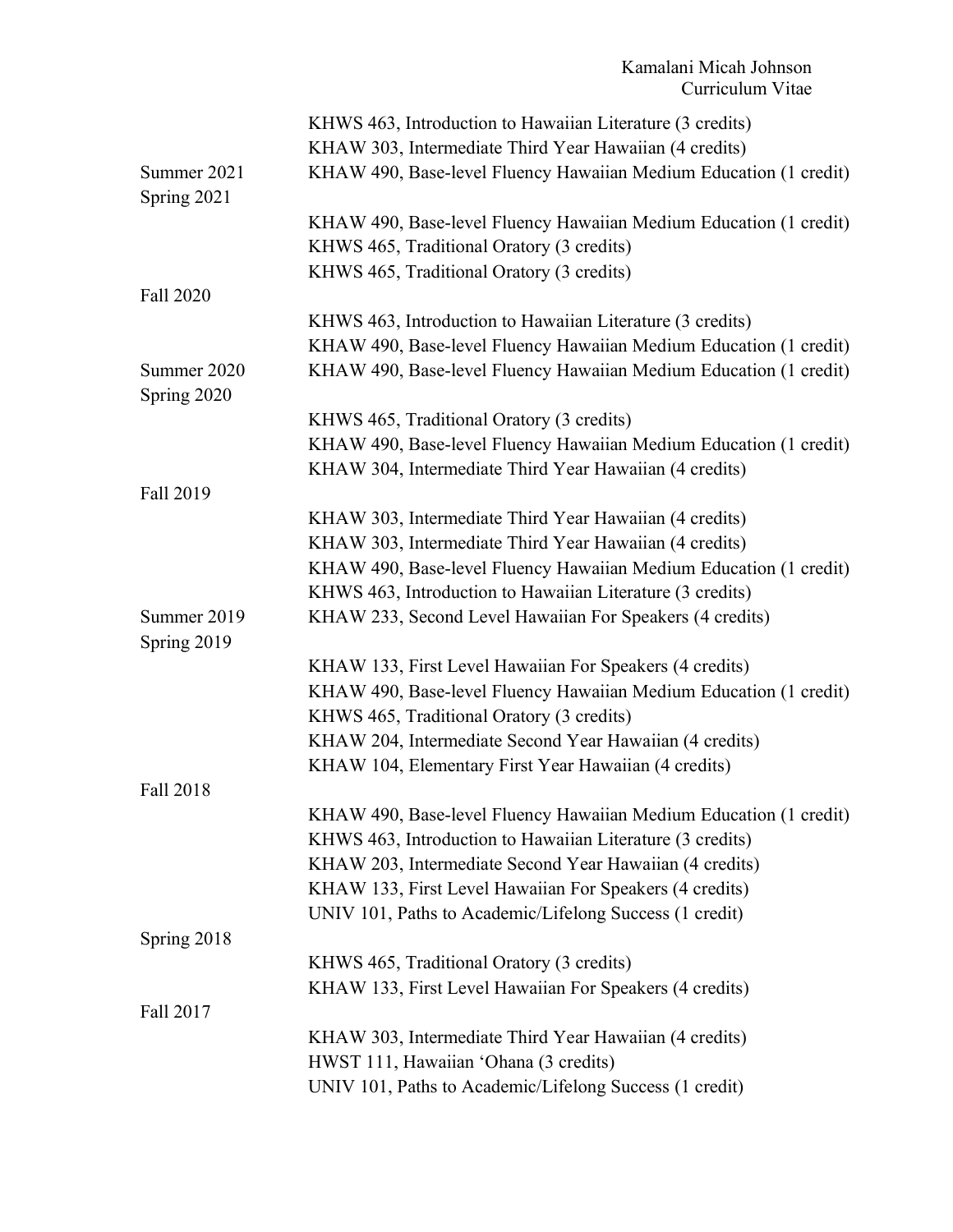| Summer 2017 | IS 194, Special Topic: Academic Success Through Ka'ao Hawai'i       |
|-------------|---------------------------------------------------------------------|
|             | $(1 \text{ credit})$                                                |
| Spring 2017 |                                                                     |
|             | KHAW 204, Intermediate Second Year Hawaiian (4 credits)             |
|             | HWST 111, Hawaiian 'Ohana (3 credits)                               |
|             | HWST 111, Hawaiian 'Ohana (3 credits)                               |
| Fall 2016   | KHAW 203, Intermediate Second Year Hawaiian (4 credits)             |
| Summer 2016 | KHAW 304, Intermediate Third Year Hawaiian (3 credits)              |
| Spring 2016 | KHAW 204, Intermediate Second Year Hawaiian (4 credits)             |
| Fall 2015   |                                                                     |
|             | KHAW 103, Elementary First Year Hawaiian (4 credits)                |
|             | KHAW 208, Accelerated Intermediate Second Year Hawaiian (8 credits) |
|             |                                                                     |

## **RESEARCH EXPERIENCE**

2020

"Koholālele." Hale Ulana. "No Nā Hau o Māʻihi." Hale Ulana. "Ka Moʻolelo o Hanakahi, ke Kaulana ʻĀina Kaulana o Hilo." Hale Ulana. 2016 Hoʻokawowo, Hawaiian Language Capacity Building Pilot Project. UH Hilo. 2013 "Ke Kaʻao Hoʻoniua Puʻuwai no Kamiki." Hawaiian Language Newspaper Project, UH Hilo.

# **HAWAIIAN TRANSLATION EXPERIENCE**

| "He Kino Hou o ka Waihona Puke Uila Hawai'i 'o ka Ulukau." Ka Wai Ola.        |
|-------------------------------------------------------------------------------|
|                                                                               |
| Minimizing the Risk of Extinction: Biological and Biocultural Considerations. |
|                                                                               |
|                                                                               |
|                                                                               |
|                                                                               |
|                                                                               |
|                                                                               |
|                                                                               |
|                                                                               |
|                                                                               |
| "5 Ke'ehina Ho'opalekana." Rapid 'Ōhi'a Death. www.rapidohiadeath.org.        |
|                                                                               |

## **VOLUNTEER EXPERIENCE**

2016

Nāwahīokalaniʻōpuʻu Language Competency Evaluation Committee. Hawaiian Lexicon Committee, UHH. UH Hilo Native Hawaiian Leadership Conference Committee, UHH.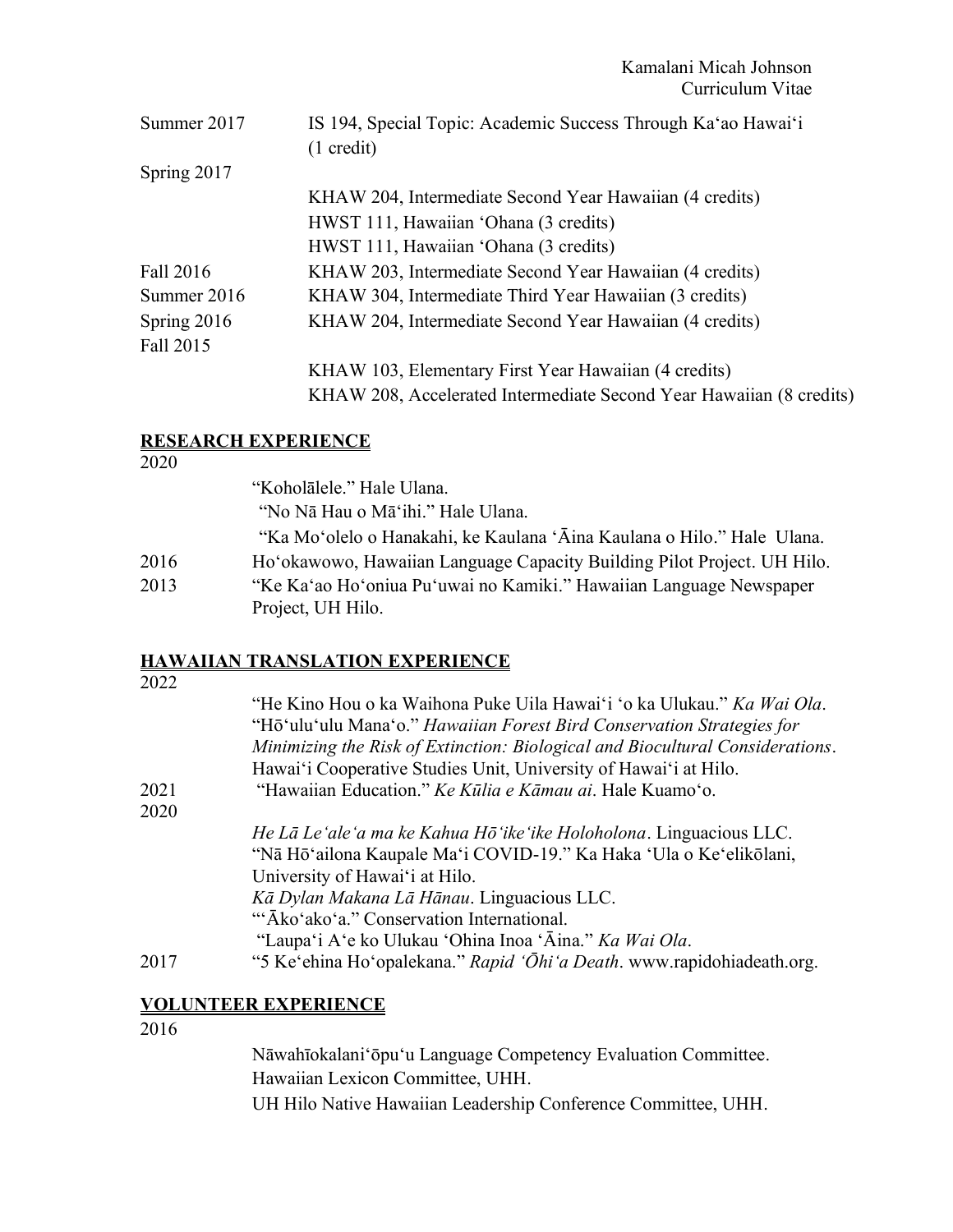Hawaiian Language Proficiency Exam Committee, UHH. UH Hilo Living Learning Communities Committee, UHH.

### **PRESENTATIONS**

2022

|      | "Olelo Hawai'i Curriculum and Books." Children's Literature Hawai'i<br>Conference, Hilo, HI. |
|------|----------------------------------------------------------------------------------------------|
| 2021 |                                                                                              |
|      | "Welo Noho Papa: The Development of Contemporary Mo'olelo Hawai'i                            |
|      | Children's Literature from 1980-Present." Children's Literature Hawai'i                      |
|      | Conference, Hilo, HI.                                                                        |
|      | "Ulukau and Hua Maka," He 'Ōlelo Ola Conference, Hilo, HI.                                   |
|      | "Ola ka 'Ōlelo Hawai'i: 'O ka ho'ōla a ho'okuluma i ka 'ōlelo Hawai'i ma ka                  |
|      | Limalau Kumuwaiwai Papahānaumokuākea," Hanauma Bay Reserve Webinar                           |
|      | Series.                                                                                      |
| 2017 | "Hawaiian Language Normalization," He 'Ōlelo Ola Conference, Hilo, HI.                       |
| 2014 | "4 Pillars of Native Hawaiian Student Leadership," NHEA Conference, Honolulu,                |
|      | HI.                                                                                          |
|      |                                                                                              |

## **RESEARCH PRESENTATIONS**

2021

"He Kahawai ke Mele: Mele as Cartography." Kūkulu Research Workshops Series, Hilo, HI.

"Nā Puke Wehewehe ʻŌlelo Hawaiʻi." Kūkulu Research Workshops Series, Hilo, HI.

"He Moʻokūʻauhau o ka Moʻokalaleo Hawaiʻi." Kūkulu Research Workshops Series, Hilo, HI.

"He Aupuni Palapala Koʻu: Nūpepa ʻŌlelo Hawaiʻi Research." Kūkulu Research Workshops Series, Hilo, HI.

"He au nui ke au iki: ʻĀina Research." Kūkulu Research Workshops Series, Hilo, HI.

"Kūʻauhau: he ʻike ka ʻike: Moʻokūʻauhau Research." Kūkulu Research Workshops Series, Hilo, HI.

### **PUBLICATIONS**

| Forthcoming | "He Mo'olelo Ola: Aukahi Ho'ōla 'Ōlelo Hawai'i." Mo 'olelo: The                                             |  |  |
|-------------|-------------------------------------------------------------------------------------------------------------|--|--|
|             | Foundation of Hawaiian Knowledge. Hawai inuiakea School of Hawaiian                                         |  |  |
|             | Knowledge, UH Mānoa.                                                                                        |  |  |
| 2022        |                                                                                                             |  |  |
|             | Kā'eo: He Puke Ho'okuana'ike Māhele Kino, Hale Kuamo'o, UH Hilo.<br>He Lei Mokupuni, Hale Kuamo'o, UH Hilo. |  |  |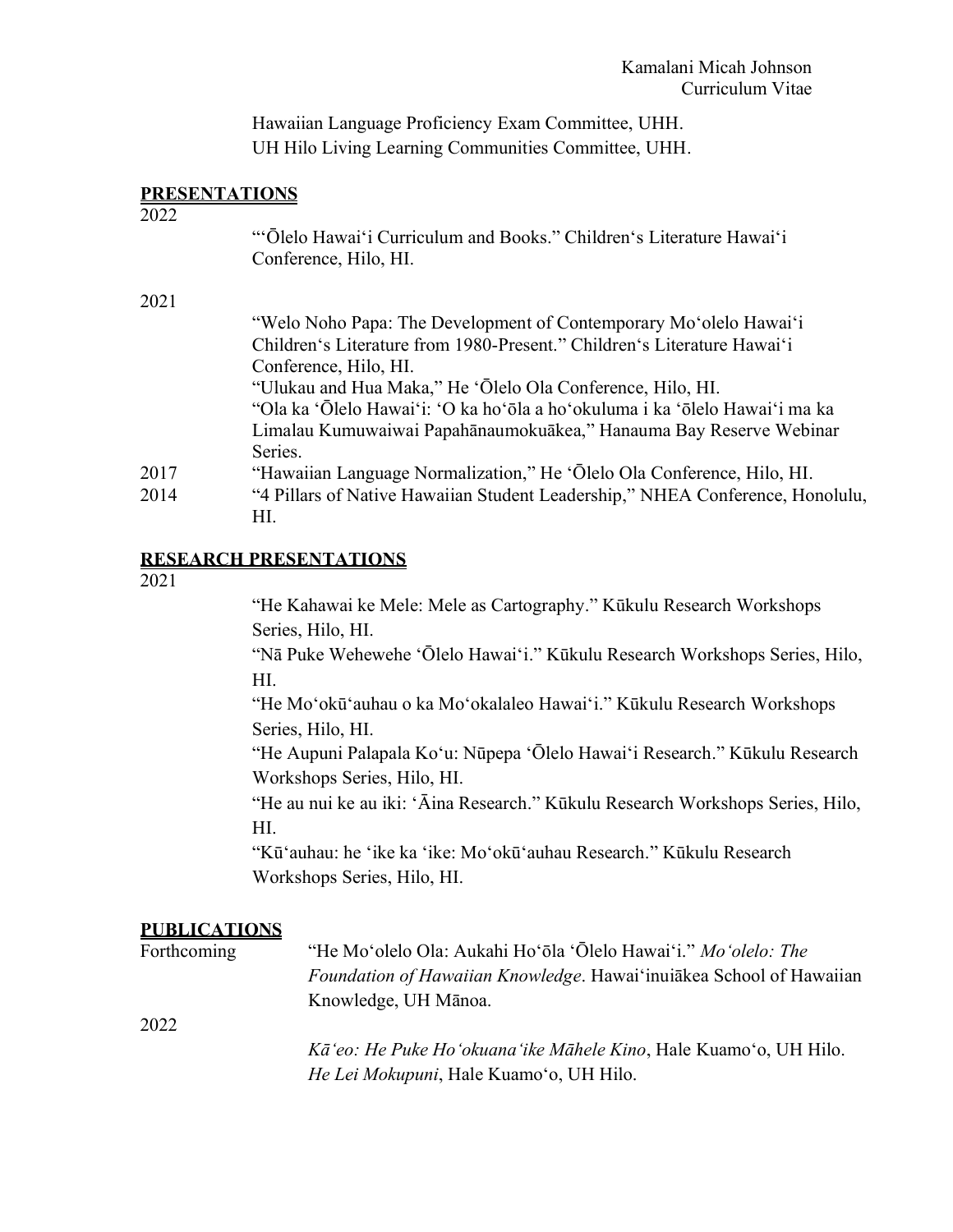|      | 'O Ke Kahua Ma Mua, Ma Hope Ke Kūkulu: No Ka 'Oihana Wilikī'<br>Kīwila, Hale Kuamo'o, UH Hilo. |
|------|------------------------------------------------------------------------------------------------|
|      | He Hale Ke Kino No Ka Mana'o: No Ka 'Oihana Ho'opuka Lole, Hale<br>Kuamo'o, UH Hilo.           |
|      | Ka'upu Hālō Moana: No Ka 'Oihana Pena Kīkina, Hale Kuamo'o, UH<br>Hilo.                        |
|      | He Welo Noelo Ko Ka Hawai'i, Hale Kuamo'o, UH Hilo.                                            |
| 2021 |                                                                                                |
|      | "Ke Kūlia e Kāmau ai." Ka Wai Ola.                                                             |
|      | Ke Kūlia e Kāmau ai: He Hō 'ili 'ilina Holomua 'Õlelo Hawai'i. Hale                            |
|      | Kuamo'o, UH Hilo.                                                                              |
|      | Holo Mai 'o Pele Mai Kahiki Mai. Hale Kuamo'o, UH Hilo.                                        |
|      | 'Oni 'Ia A Pa'a. Hale Kuamo'o, UH Hilo.                                                        |
|      | Kīlauea 'Āina Aloha. Hale Kuamo'o, UH Hilo.                                                    |
|      | 'O Pele Ka Wahine 'Ai Lehua: He Puke 'Ike Kahua 'Ike Honua. Hale                               |
|      | Kuamo'o, UH Hilo.                                                                              |
| 2017 | "5 Ke'ehina Ho'opalekana." Rapid 'Ōhi'a Death.                                                 |
|      | www.rapidohiadeath.org.                                                                        |
|      | "Ke Ka'ao Ho'oniua Pu'uwai No Kamiki." Edit.                                                   |
| 2006 | Moe 'o Makali'i. Nā Kamalei Ko'olauloa Early Childhood Education                               |
|      | Program.                                                                                       |
|      |                                                                                                |

### **EDITING/COPYEDITING EXPERIENCE**

| Forthcoming  | He Mo'olelo Hawai'i no Kalapana. Hale Kuamo'o.                    |
|--------------|-------------------------------------------------------------------|
| 2021         | Ke Kūlia e Kāmau ai: He Hō'ili'ilina Holomua 'Ōlelo Hawai'i. Hale |
|              | Kuamo'o, UH Hilo.                                                 |
| 2019         |                                                                   |
|              | Ke Ka'ao no Kamiki. Hale Kuamo'o, UH Hilo.                        |
| 2018-Present | Nā Maka o Kana. Ka Haka 'Ula o Ke'elikolani, UH Hilo.             |

## **ACADEMIC CONTRIBUTIONS**

"ʻŌlelo Hoʻolauna." *Ke Kūlia e Kāmau ai*. "Mokuola Honua." *Ke Kūlia e Kāmau ai*. 2017 Shott, Brian. "Forty Acres And A Carabao: T. Thomas Fortune, Newspapers, And The Pacificʻs Unstable Color Lines," Cambridge University Press. *Home Rula Repubalika*, Sept. 2, 1901, Translation; and *Ke Aloha Aina*, Dec. 27, 1902, Translation.

# **PROFESSIONAL MEMBERSHIPS**

2015-Present Hanakahi Council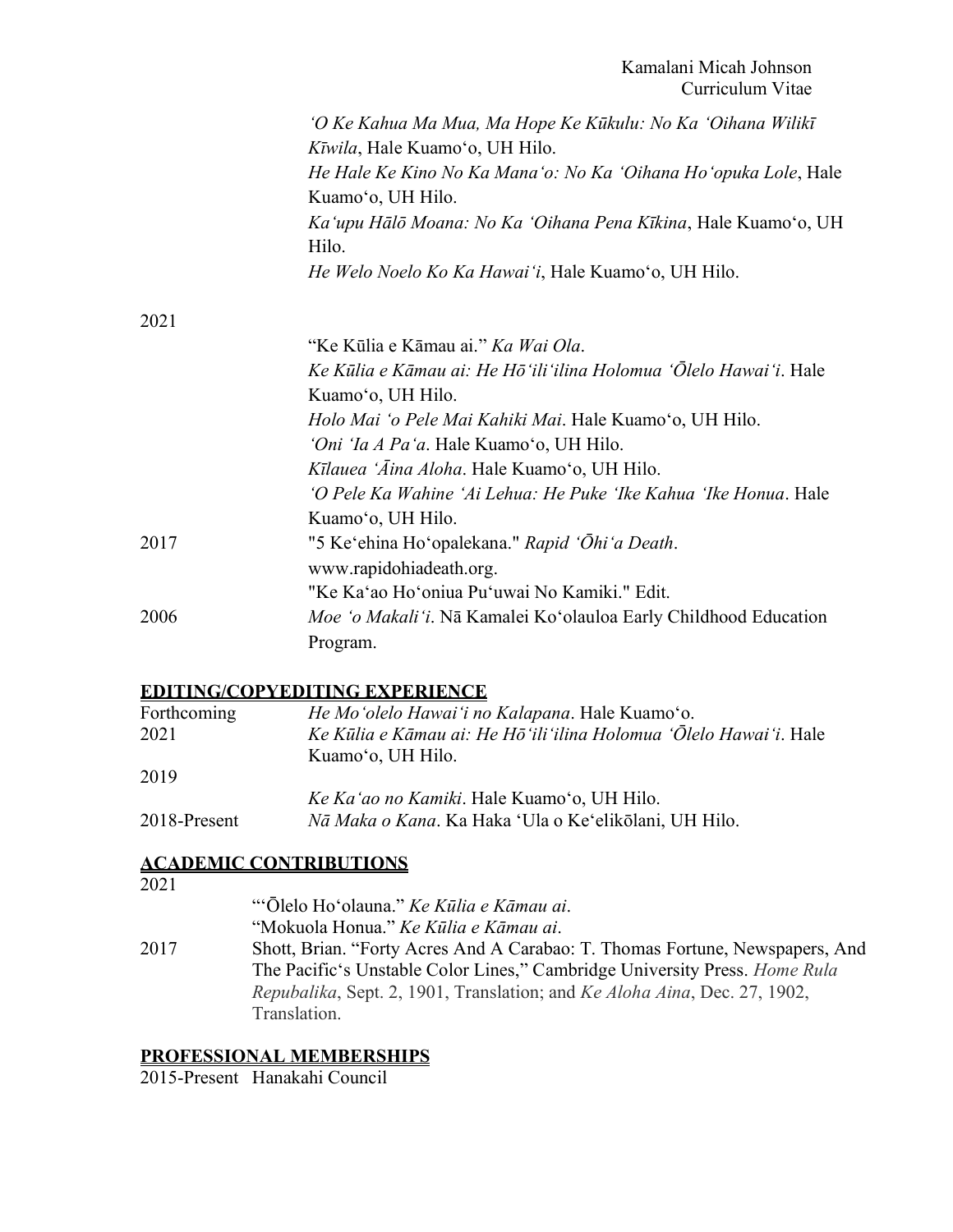- 2015 National Association of Student Affairs Professionals and Administrators in Higher Education (NASPA) University of Hawaiʻi Professional Assembly (UHPA)
- 2011 Koʻolauloa Hawaiian Civic Club
- 2011 Kahana Community Association

## **UNIVERSITY SERVICE**

2021-2023 Executive Member of the Hanakahi Council

## **BOARD MEMBERSHIPS**

2022 Hoʻāla ʻĀina Kūpono

I serve as a board member to fulfill the mission through advocacy, communitybased economic development projects, and cultural and sustainability education in my experience in education, curriculum design, and ʻōlelo Hawaiʻi.

## **PROFESSIONAL DEVELOPMENT**

|      | <b>IUCN</b> Hawai'i                                                           |
|------|-------------------------------------------------------------------------------|
|      | 2016 NASPA Annual Conference                                                  |
| 2015 | 56 <sup>th</sup> Annual Association of Hawaiian Civic Clubs Convention        |
| 2014 |                                                                               |
|      | 55 <sup>th</sup> AnnualAssociation of Hawaiian Civic Clubs Convention         |
|      | 4 <sup>th</sup> Annual International Conference on Language Documentation and |
|      | Conservation (ICLDC)                                                          |
|      | 15 <sup>th</sup> Annual Native Hawaiian Education Association Conference      |

## **HONORS & AWARDS**

- 2015 Koʻolauloa Hawaiian Civic Club, Sam Pua Haʻaheo Award
- 2014 Koʻolauloa Hawaiian Civic Club, Pua Hīnano o ka Hala Award

## **UNIQUE OPPORTUNITIES**

### 2017

5th Annual Kumukahi ʻUkulele & Hula Festival, Hawaiian Language Judge 2nd Annual ʻAha Aloha ʻŌlelo "A Hiki I Ke Aloha ʻĀina Hope Loa", Hawaiian Language Judge

## **CERTIFICATIONS**

11/2016 Safe Zone LGBTQ Trained